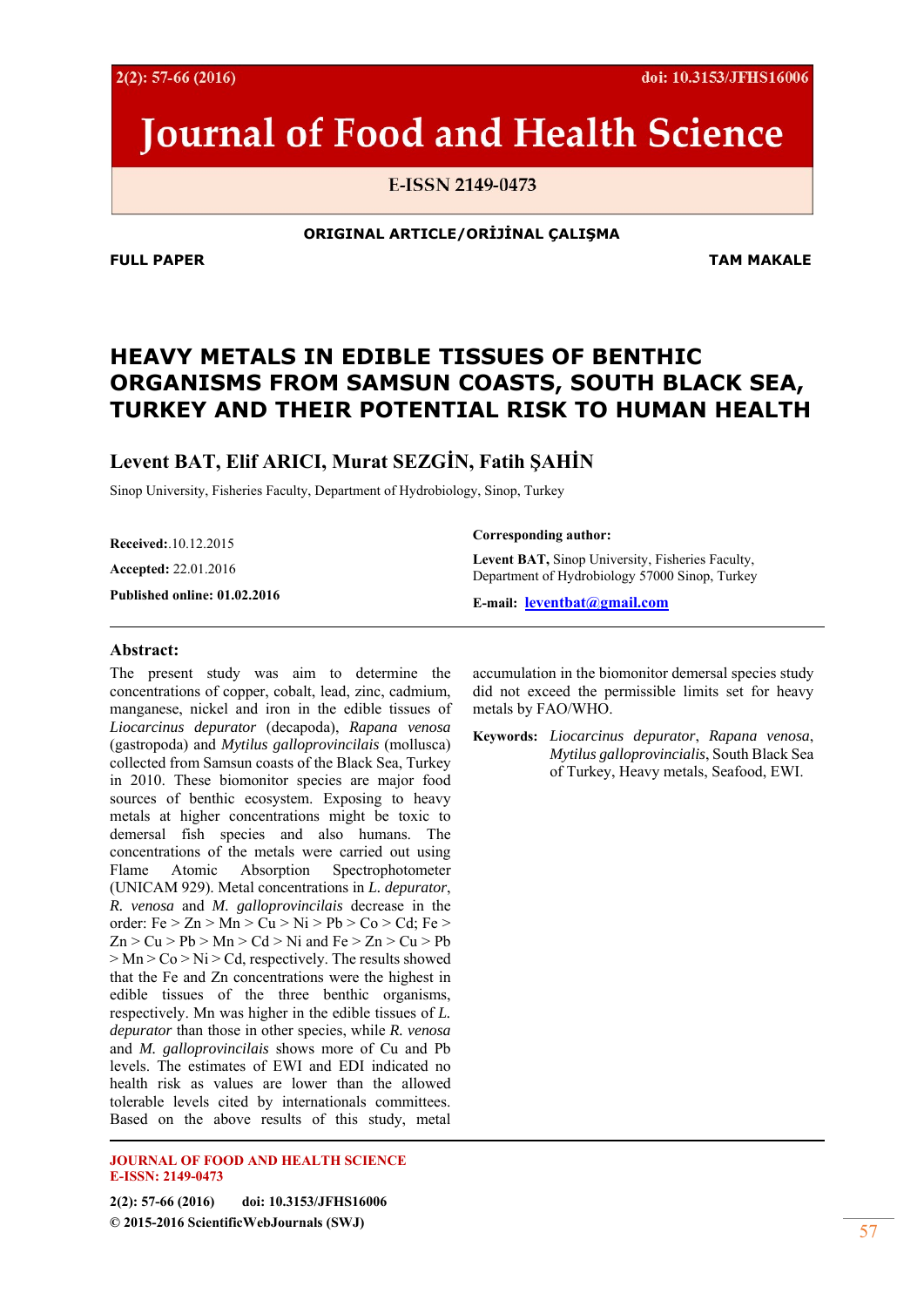# **Introduction**

Heavy metals occur naturally; on the other hand their levels have increased with domestic, industrial, mining and agricultural activities. Especially discharge of heavy metals into the marine environment may cause extensive ecological differences, due to their toxicity, persistence and accumulative behaviour in the organisms (Dural *et al.* 2006, Bat *et al.* 2009).

The Black Sea had been exposed to pollution pressure that derives both from human activities and natural sources. Samsun Province is situated in the middle of the Black Sea in Turkey which extends along the coast between two major rivers, Kızılırmak and Yeşilırmak (Figure 1). The city also encounters rapid population growth, urbanization without conforming to city plans and intense agricultural activity involving making use of fertilizers, insecticides, and herbicides etc. (Pınarlı *et al.* 1991). Fertilizers and pesticides are seriously used and increased in agricultural fields in this region and all of them create local problems of heavy metal pollution along the Samsun coasts (Kurt and Özkoç 2004, Bakan *et al.* 2010). Besides small or full scale industrial activities such as food, cement, resin, plastic and textile are carried out in this region (Altaş and Büyükgüngör 2007, Bakan *et al.* 2010). Moreover, the province has the largest Black Sea commercial port which covers an area of  $9579 \text{ km}^2$ .

The decapod crustacean*, Liocarcinus depurator*, called harbour crab, is a species of crab found in the Black Sea and also North Sea, Atlantic Ocean and Mediterranean Sea. There is no available data on heavy metal levels of *L. depurator* in the Black Sea, while some studies are available on taxonomy, length-weight relationship and condition factor of this species (Ateş 1999, Aydın

*et al.* 2013). It is not commercially important species for human consumption in Turkey, but it is a common prey and predator of many marine commercial and non-commercial species that is the main food source for crustaceans, molluscs, polychaetes and fishes (Freire 1996). Gastropods are useful and generally used in the monitoring of metal pollution (Bat *et al.* 2000). Veined Rapa whelk, *Rapana venosa*, is a species of large predatory gastropod whose main diet consists of mollusc species and mussels. Filter feeding organisms, bivalves have a sedentary life, so they are directly influenced by environmental conditions. *Mytilus galloprovincialis*, the Mediterranean mussel, is a species of bivalve have a broad geographical range. It is consumed by humans, thus it is used in monitoring metal pollution (Bat *et al.* 1999; Özden *et al.* 2010). These demersal species are important for transferring energy between trophic levels and to represent coastal environmental conditions.

The aim of this study was aim to determine the concentrations of essential (Cu, Co, Fe, Zn, Mn, Ni) and non-essential (Pb, Cd) heavy metals in the edible tissues of *L. depurator*, *R. venosa* and *M. galloprovincilais* collected from Samsun coasts, Turkey in 2010 and to compare the international and national permissible limits set for heavy metals by FAO/WHO.

# **Materials and Methods**

#### **Study area**

The study area, Samsun, is located in the middle of the Southern Black Sea of Turkey (Figure 1) that was selected as sampling location because it is in the way of various industrial and domestic effluent discharges, harbour and agricultural activities.



**Figure 1.** Sampling area from Samsun coasts of the Black Sea, Turkey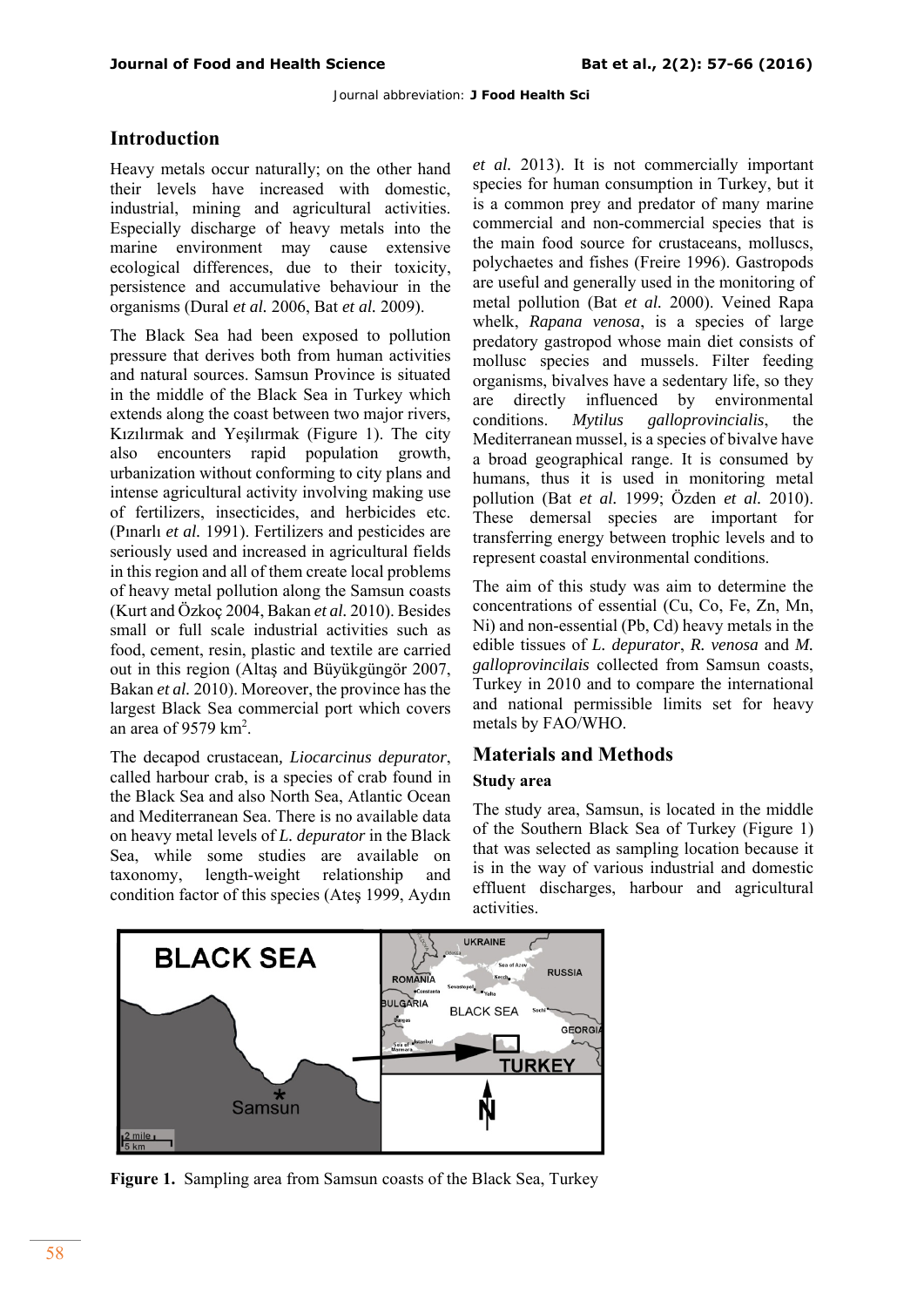#### **Materials**

Samples of the harbour crab or sandy swimming crab (*Liocarcinus depurator*), veined Rapa whelk (*Rapana venosa*) and the Mediterranean mussel (*Mytilus galloprovincialis*) were collected by scuba divers from the upper-infra littoral zone of Samsun coasts of the Black Sea, Turkey, at a water depth of 0-5 m, between July and September in 2010.

The size of mussels for marketing changes between 50-80 mm in Europe while the minimum size of the mussels for consumption is approximately 70 mm in length in Turkey (Aral 1999). In this study the size of mussels (6-8 cm) (Bat et al. 2012), snails (8-12 cm) (Bat et al. 2000) and the carapace length (2.5-3 cm) and width (3- 3.5 cm) of crabs were chosen for metal analysis.

#### **Methods**

The samples were brought to the laboratory and washed thoroughly with double distilled water then were rinsed with clean seawater to remove sand particles and then placed in about 20 litres of constantly aerated clean seawater for 24 hours to allow depuration (Bat *et al*. 1999). Following elimination of the gut contents the shell of the samples were removed and discarded. Subsequently, whole edible bodies of 25 individuals for each species blotted, homogenized and stored at -21°C until required for analysis. Only edible parts of all the samples were analysed. Upon thawing, the whole soft parts were removed using stainless steel instruments. The samples were analysed with 3 replicates for each measurements. Aliquots of 10 g fresh weight were digested with 20 ml  $HNO<sub>3</sub>$  at 30-40 $^{\circ}$ C. After a clear yellow solution was formed and this was diluted with double distilled water and filtered before heavy metal (Cu, Co, Pb, Zn, Cd, Mn, Ni and Fe) analysis (modified from Bernhard 1976, UNEP 1984 and 1985).

The heavy metal concentrations were determined by the Flame Atomic Absorption Spectrophotometer (UNICAM 929). All reagents used in the analysis were of reagent grade. Double-deionized water was used for all dilutions. Chemicals were of high pure quality (Merck). The element standard solutions from (Merck) that were used for the calibrations were prepared by diluting stock solutions of 1000 mg  $L^{-1}$ . The working standard values were used to plot a standard curve. The standards and blank were treated in the same way as the real samples to minimize matrix

interferences during analysis. Laboratory glassware was kept overnight in a  $10\%$  v/v HNO<sub>3</sub> solution and then rinsed with deionised double distilled water (UNEP 1984 and 1985). The measured concentrations are expressed in mg/kg wet wt. with the mean  $\pm$  standard deviation.

#### **Intake Levels Calculation**

The average heavy metal weekly intake was calculated according to the following formula:

Heavy metals intake level  $=$  average heavy metal content X consumption of seafood per person/ body weight

#### **Statistical analysis**

The data collected from heavy metals analysis was statistical analysed by analysis of variance (ANOVA) and with the multiple comparisons Tukey's test to find out significant level among organisms using Statistica 7.0 statistical package program. In all cases, the estimation was carried out at significant level of 0.05 (Zar 1984).

## **Results and Discussion**

The concentrations of the metals in edible tissues of the samples are given in Figure 2 (A, B, C, D, E, F, G and H) along with the statistical parameters. Statistical analysis of the data showed significant differences among all of the samples. The mean heavy metal levels varied among considerably depending on the type of species.

The present study was performed for assessment of eight heavy metals (Cu, Co, Pb, Zn, Cd, Mn, Ni and Fe) in the edible tissues of *L. depurator, R. venosa* and *M. galloprovincilais* collected from Samsun coasts of the Black Sea, Turkey in 2010. These heavy metals were chosen in this study. They are not only toxic to marine organisms, but transfer through the food chain means that they are also potentially harmful to humans (Underwood 1977, Förstner and Wittmann 1983). The bioaccumulation degree depends on the type of food chain and also bioavailability and persistence of the heavy metals in the water.

Cu, Co, Zn, Mn, Ni and Fe are essential elements for organisms whereas Pb and Cd are nonessential metals and have no role in biological processes in living organisms and are toxic at low concentrations. Legal thresholds are not available for essential metals in European Commission Regulation. However, in the edible tissues of the average Zn and Cu concentrations were on average below the maximum tolerance levels for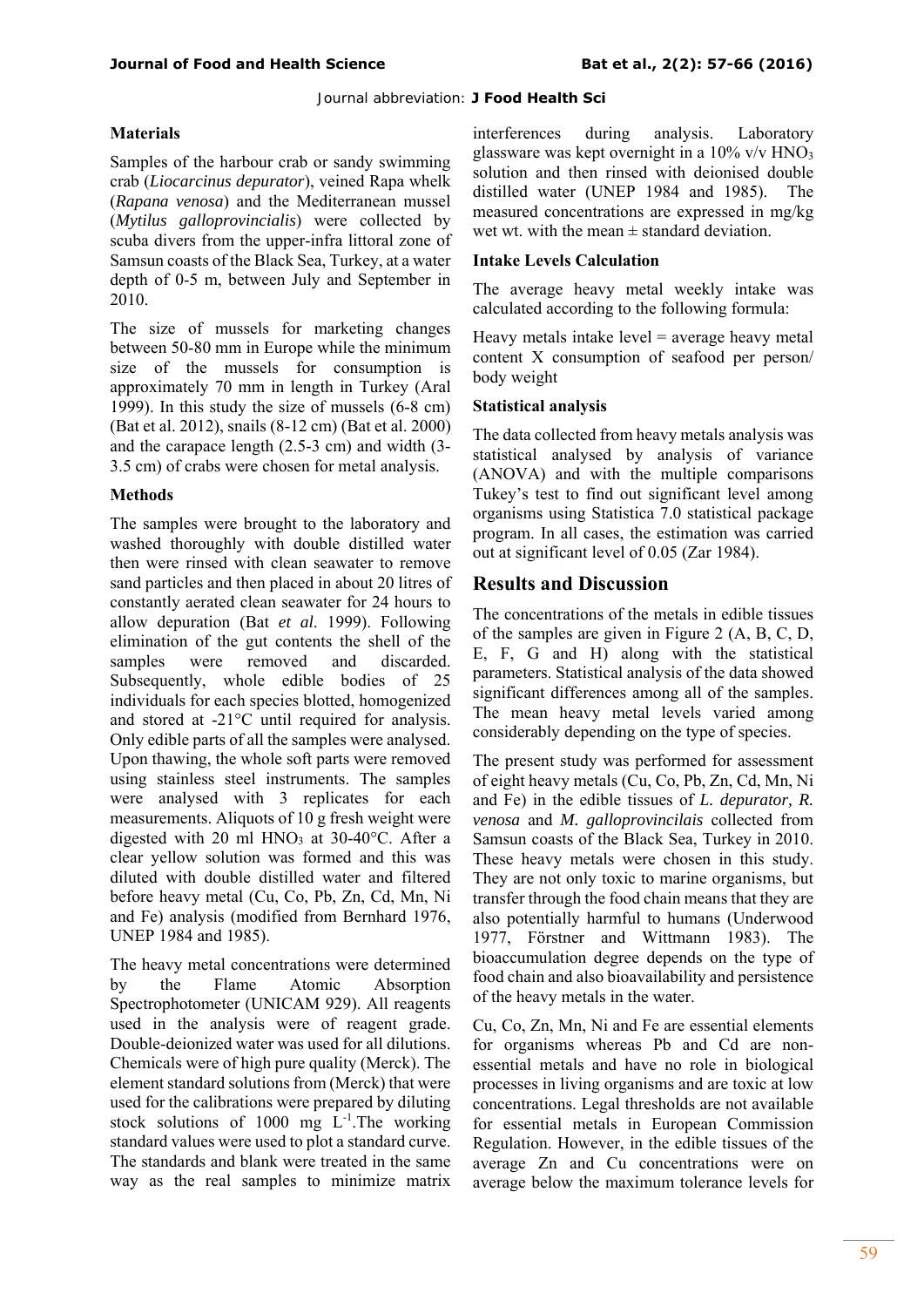human consumption established by the Turkish and international legislations (Anonymous 1995, MAFF 1995). The highest concentration of Zn (19 ±3 mg/kg wet wt.) found in *L. depurator* is less than 50 mg/kg wet wt. in Crustaceans, well below the guideline level (Anonymous 1995, MAFF 1995). The highest Cu concentration  $(9 \pm 3 \text{ mg/kg})$ wet wt.) was found in *M. galloprovincialis* and this level is also quite below the guideline level of 20 mg/kg wet wt. for Mollusca (Anonymous 1995; MAFF 1995).

The Cu level  $(9\pm 3 \text{ mg/kg} \text{ wet wt.})$  in the mussels of this study higher than those (0.850-3.473 mg/kg wet wt.) in the Sea of Marmara (Mol and Üçok Alakavuk 2011), it is probably related to discharge form urban areas and small industries flowing into the coast of Samsun. It might be said that examined mussels are safe for human consumption regarding Cu and Zn. Cd concentrations in *M. galloprovincialis*  $(0.008\pm0.001 \text{ mg/kg}$  wet wt.) in this study, were lower than those indicated by Mol and Üçok Alakavuk (2011) for the Sea of Marmara while they were between 0.296 and 0.740 mg/kg wet wt. where Pb levels were similar.

Cd and Pb are toxic and bio accumulative these metals with no known biological function and its

absorption may constitute a serious risk to public health. By comparing the data from different the Southern West Black Sea regions (Mülayim and Balkıs 2015) it is possible to note that Cd concentrations (0.087 ±0.01 mg/kg) in *R. venosa* observed in this study in the Samsun coast of the Black Sea were lower than those observed (0.1-1.6 mg/kg) by Mülayim and Balkıs (2015). However Pb levels were similar in both studies.

However comparing data obtained in this study, Cd concentrations in crabs were much lower than those reported in other studies (Ayas 2013; Mülayim and Balkıs 2015), where Pb values were similar in all studies. Moreover Cu and Zn levels in *E. verrucosa* were lower than those in blue swimmer crabs (*Portunus pelagicus*) from the North-eastern Mediterranean Sea (Ayas 2013).

Pb and Cd are extremely toxic to humans through food chains. Commission Regulation (EC) (2006) and Turkish Food Codex (TFC) (2008) indicate that maximum level of Pb in Crustacea and Mollusca are 0.5 and 1.5 mg/kg wet wt., respectively. In case of the maximum level of Cd in Crustacea and Mollusca are 0.5 and 1.0 mg/kg wet wt., respectively.

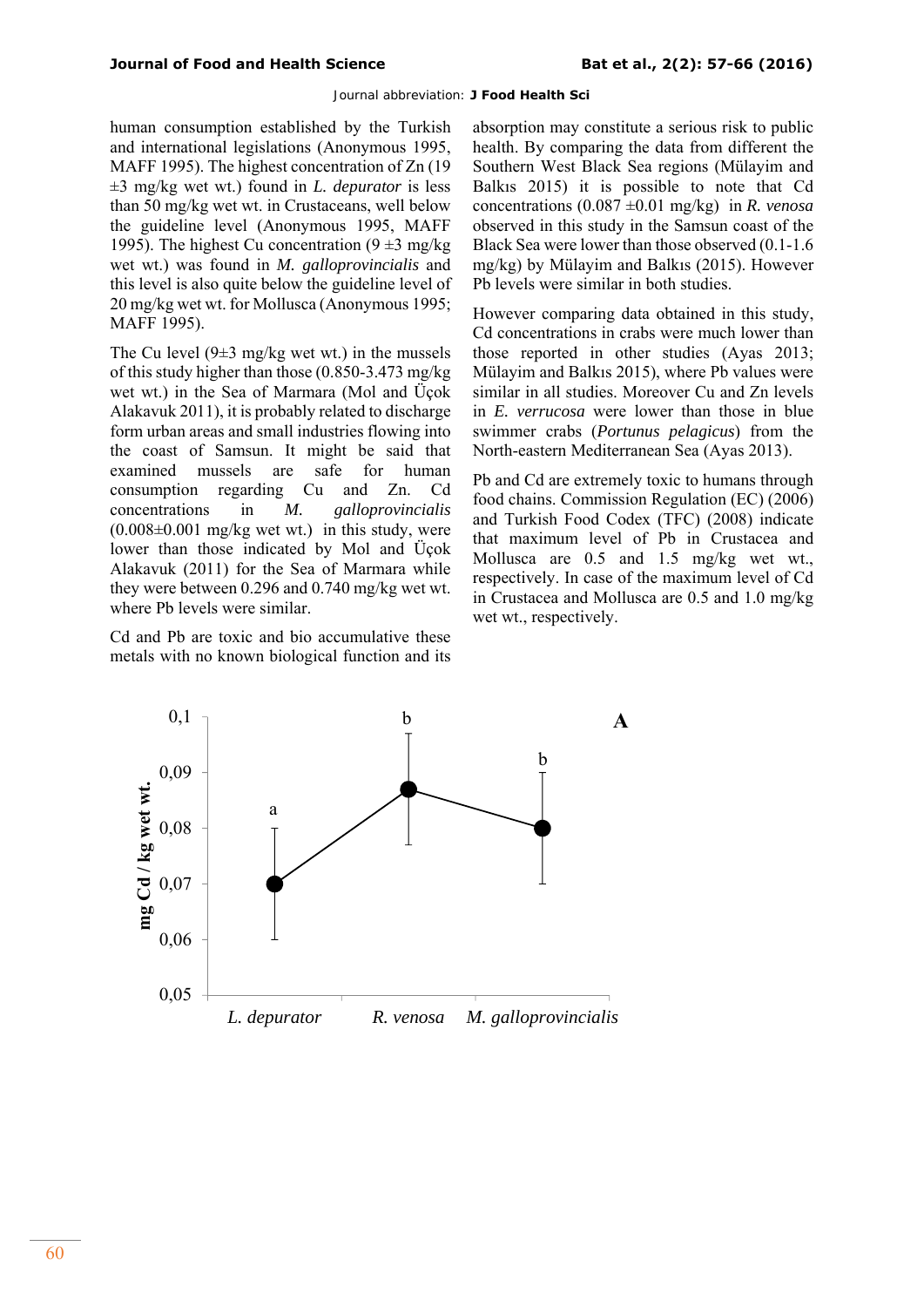

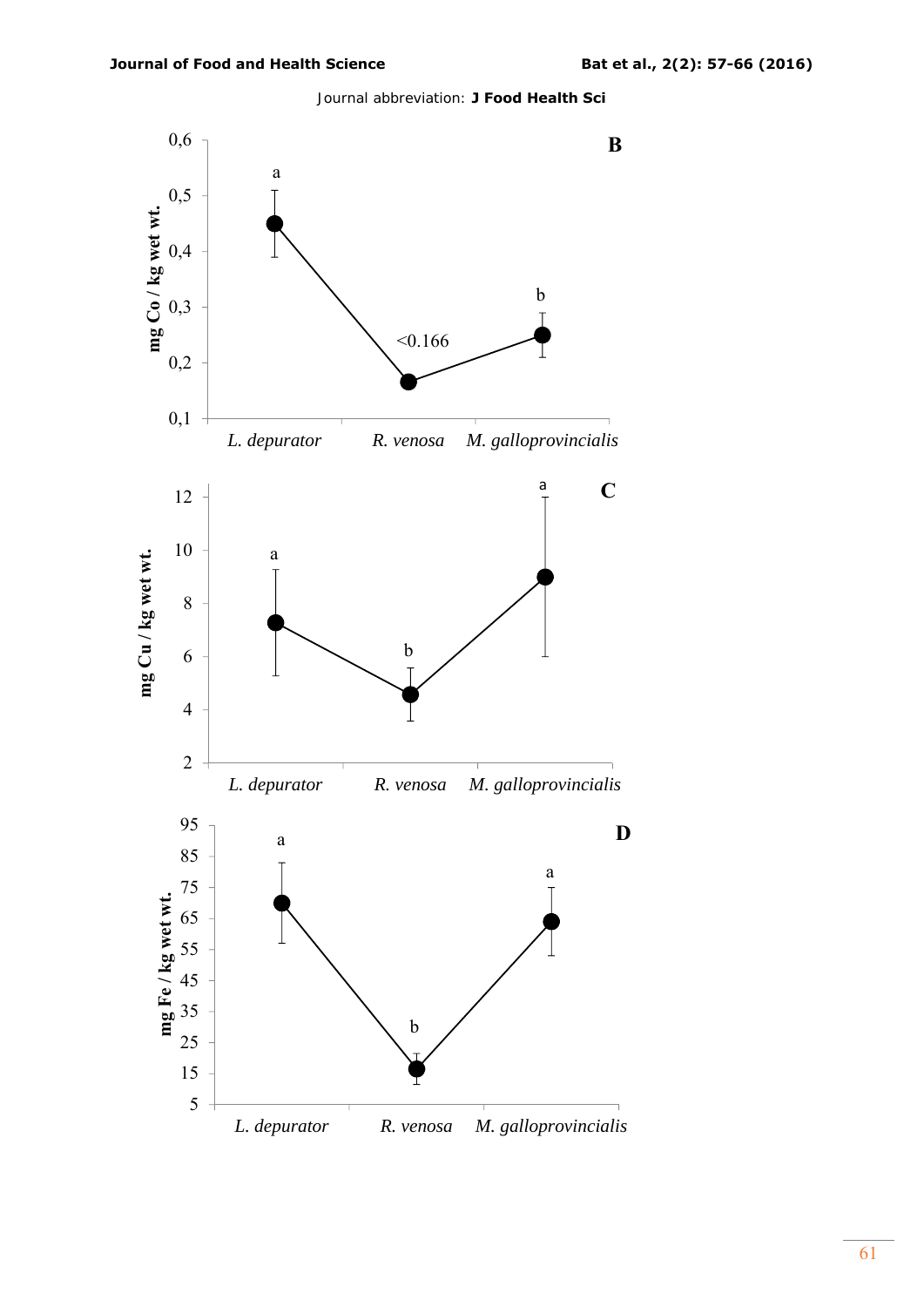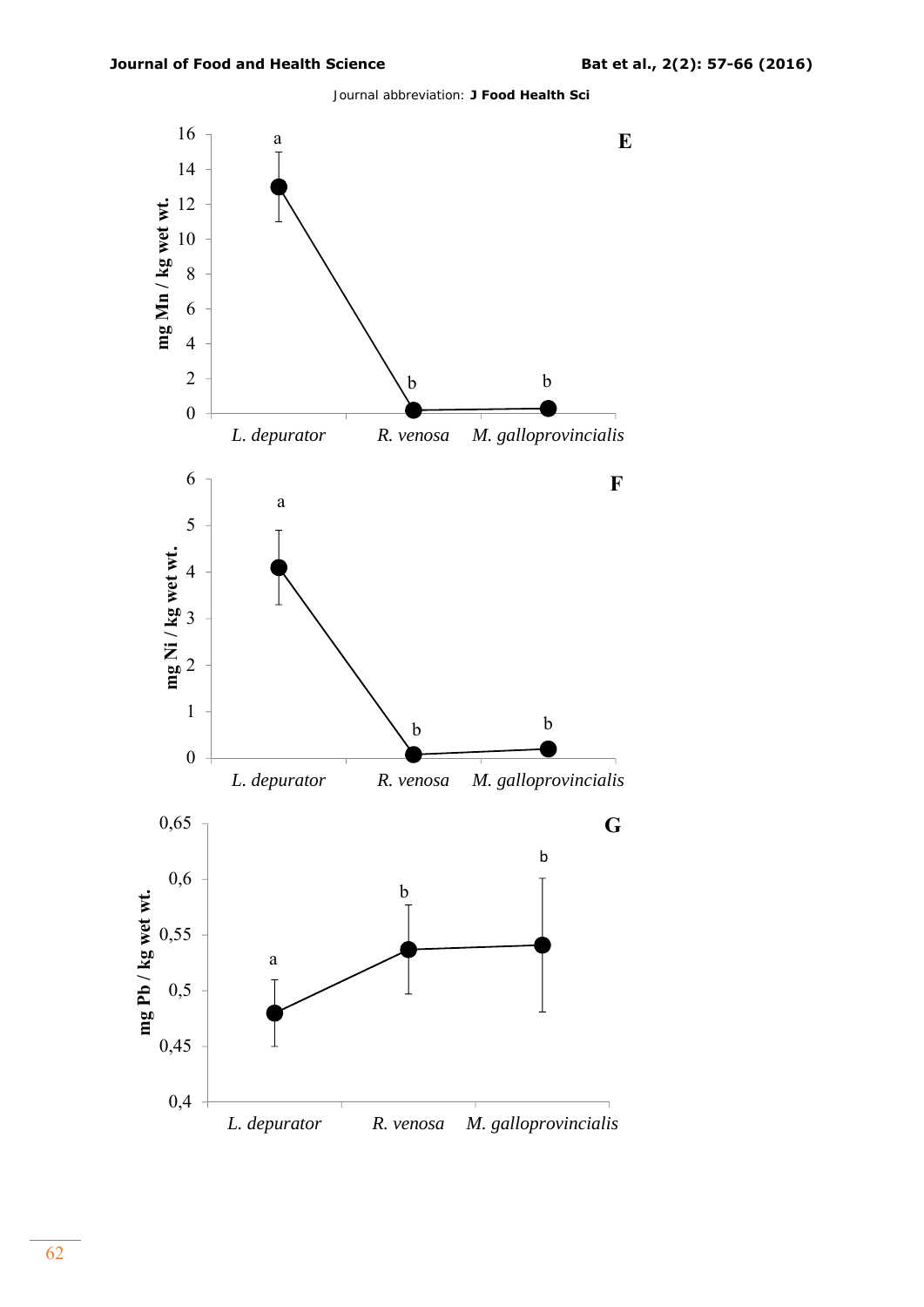

**Figure 2 (A,B,C,D,E,F,G,H).** The means with standard deviations (vertical line) of Cd (A), Co (B), Cu  $(C)$ , Fe  $(D)$ , Mn  $(E)$ , Ni  $(F)$ , Pb  $(G)$  and Zn  $(H)$  concentrations  $(mg/kg$  wet wt.) in the edible tissues of *Liocarcinus depurator* (decapoda), *Rapana venosa* (gastropoda) and *Mytilus galloprovincilais* (mollusca) from Samsun coasts of the Black Sea Turkey in 2010. a,  $b =$ The same letters beside the vertical bars in each graph indicate the values are not significantly different (P>0.05).

Overall, the findings from the present study revealed that Cu, Co, Pb, Zn, Cd, Mn, Ni and Fe concentrations in the edible tissues of *L. depurator*, *R. venosa* and *M. galloprovincilais* were lower than the maximum permissible limit as recommended by the Commission Regulation (EC, 2006) and Turkish Food Codex (TFC, 2008). Aquatic organisms having toxic metals could present a toxic threat for the consumer which is dependent on the metal concentration and amount of their consumed. Therefore, the tolerable weekly intakes were estimated by means of references for edible tissues of aquatic organisms consumed by people. According to FAO estimates of Molluscs and other (except fish) daily consumption in Turkey is 1 g per person (FAO 2010). This is also equivalent to 7 g/week. However, the annual quantity of seafood (including fish) consumed is 6,918 kg / person in 2010 (TUIK 2014), which is equivalent to 18.95 g/day for Turkey. The tolerable weekly intake of heavy metals as PTWI (Provisional Tolerable Weekly Intake), are set by the Food and Agriculture Organization/World Health Organization (FAO/WHO) Joint Expert Committee on Food Additives (JECFA). PTWI is the maximum amount of a contaminant to which a person can be exposed per week over a lifetime

without an unacceptable risk of health effects. The estimated daily intake (EDI) and estimated weekly intake (EWI) in this study were calculated and presented in Table 1. Intake estimates were expressed as per unit body weight (mg/kg body wt. /weekly and daily).

Although the estimated Co intake is 0.2 to 1.8 mg/day (Codex, 1995), JECFA has not evaluated cobalt. There is no evidence that the intake of cobalt is ever limiting in the human diet, and no Recommended Dietary Allowances (RDA) is necessary (National Academy of Sciences 1989). It seems that the use of cobalt in general causes no problems (Council of Europe 2001). The Joint FAO/WHO Expert Committee on Food Additives established a PTWI for Cu, Pb, Zn, Cd, Mn, Ni and Fe of 3.5, 0.025, 7, 0.007, 2-5, 0.035 and 5.6 mg/kg body weight/week which was equivalent to 245, 1.75, 490, 0.49, 140-350, 2.45 and 392 mg/week for a 70 kg adult person, respectively (National Academy of Sciences, 1989; FAO/WHO, 1996; Council of Europe, 2001; WHO, 2011). In the present study the EWIs and EDIs for Cu, Co, Pb, Zn, Cd, Mn, Ni and Fe from consumption of seafood from Samsun coasts of the Blacks Sea were estimated (see Table 1).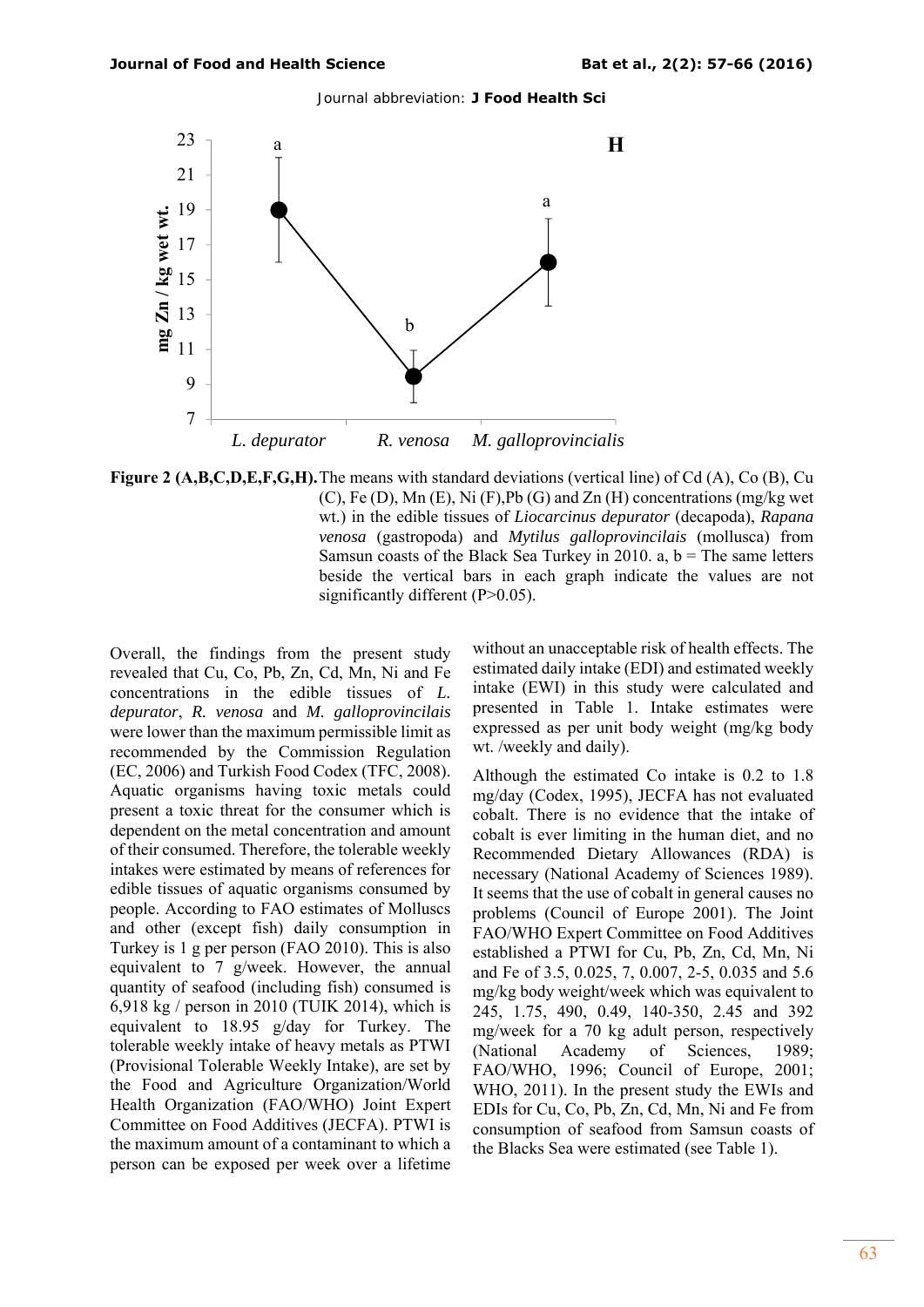**Table 1.** Estimated Weekly Intakes (EWI) and Estimated Daily Intakes (EDI) of heavy metals in edible tissues of seafood from Samsun Coastal waters of the Black Sea, Turkey.

| <b>Metals</b>  | <b>PTWI</b> <sup>a</sup> | PTDI <sup>b</sup> | <b>EWI</b> <sup>c</sup> |                | EDI <sup>d</sup> |                |
|----------------|--------------------------|-------------------|-------------------------|----------------|------------------|----------------|
|                |                          |                   | <b>Minimum</b>          | <b>Maximum</b> | <b>Minimum</b>   | <b>Maximum</b> |
| Cu             | 245                      | 35                | 0.608                   | 1.194          | 0.087            | 0.171          |
| Co             | $\overline{\phantom{a}}$ | ۰                 | < 0.022                 | 0.060          | < 0.003          | 0.008          |
| Pb             | 1.75                     | 0.25              | 0.064                   | 0.072          | 0.009            | 0.010          |
| Zn             | 490                      | 70                | 1.255                   | 2.520          | 0.179            | 0.360          |
| C <sub>d</sub> | 0.49                     | 0.07              | 0.009                   | 0.012          | 0.001            | 0.002          |
| Mn             | 140-350                  | $20 - 50$         | 0.022                   | 1.724          | 0.003            | 0.246          |
| Ni             | 2.45                     | 0.35              | 0.010                   | 0.544          | 0.001            | 0.078          |
| Fe             | 392                      | 56                | 2.191                   | 9.286          | 0.313            | 1.327          |

**a** PTWI (Provisional Tolerable Weekly Intake) (mg/week/70 kg body wt.)

**<sup>b</sup>**PTDI (Permissible Tolerable Daily Intake) (mg/day/70 kg body wt.)

**c** EWI (Estimated Weekly Intake) (mg/week/ kg body wt.)

**<sup>d</sup>**EDI (Estimated Daily Intake) (mg/day/ kg body wt.)

# **Conclusion**

The obtained data with guidelines showed that the metal levels in *L. depurator*, *R. venosa* and *M. galloprovincilais* are below the permissible level defined by Commission Regulation (EC), MAFF and Turkish Food Codex. On the other hand these data provided that the heavy metal concentrations in these organisms do not present any danger to human health. Consequently, adverse human health effects may occur if contaminated seafood is consumed too much. However it can be seen that the estimated EWIs and EDIs of heavy metals in this study are far below the recommended PTWIs and/or PTDIs and indicated no adverse effects to the consumers. It may be suggested that continuous care must be taken to biomonitor the heavy metal levels in the harbour crab or sandy swimming crab, veined Rapa whelk and the Mediterranean mussel especially if they exceed international and local permissible limits for human consumption.

It was concluded that benthic organisms from the Samsun coast of the Black Sea, Turkey is safe as regards the heavy metals studied. Thus, heavy metal levels in seafood must be monitored periodically with respect to consumer health. On

the other hand, these data could allow people to make informed decisions about which product to eat in order to reduce the risks of contaminants.

# **Acknowledgments**

This study was presented as a poster presentation with Turkish abstract only in the  $18<sup>th</sup>$  National Fisheries Symposium, 1-4 of September 2015, Izmir, Turkey.

## **References**

- Altaş, L., & Büyükgüngör, H. (2007). Heavy metal pollution in the Black Sea shore and offshore of Turkey. *Environmental Geology*, 52, 469-476.
- Anonymous, (1995). Official Gazette of Republic of Turkey. Acceptable levels for chemical and microbiological contaminants in fresh, chilled, frozen and processed fish. (Notification No: 95/6533, Issue: 22223) (in Turkish).
- Aral, O. (1999). "Growth of the Mediterranean Mussel (*Mytilus galloprovincialis* Lam. 1819) on Ropes in the Black Sea". Turkey. *Turkish Journal of Veterinary and Animal Sciences*, 23, 183-189.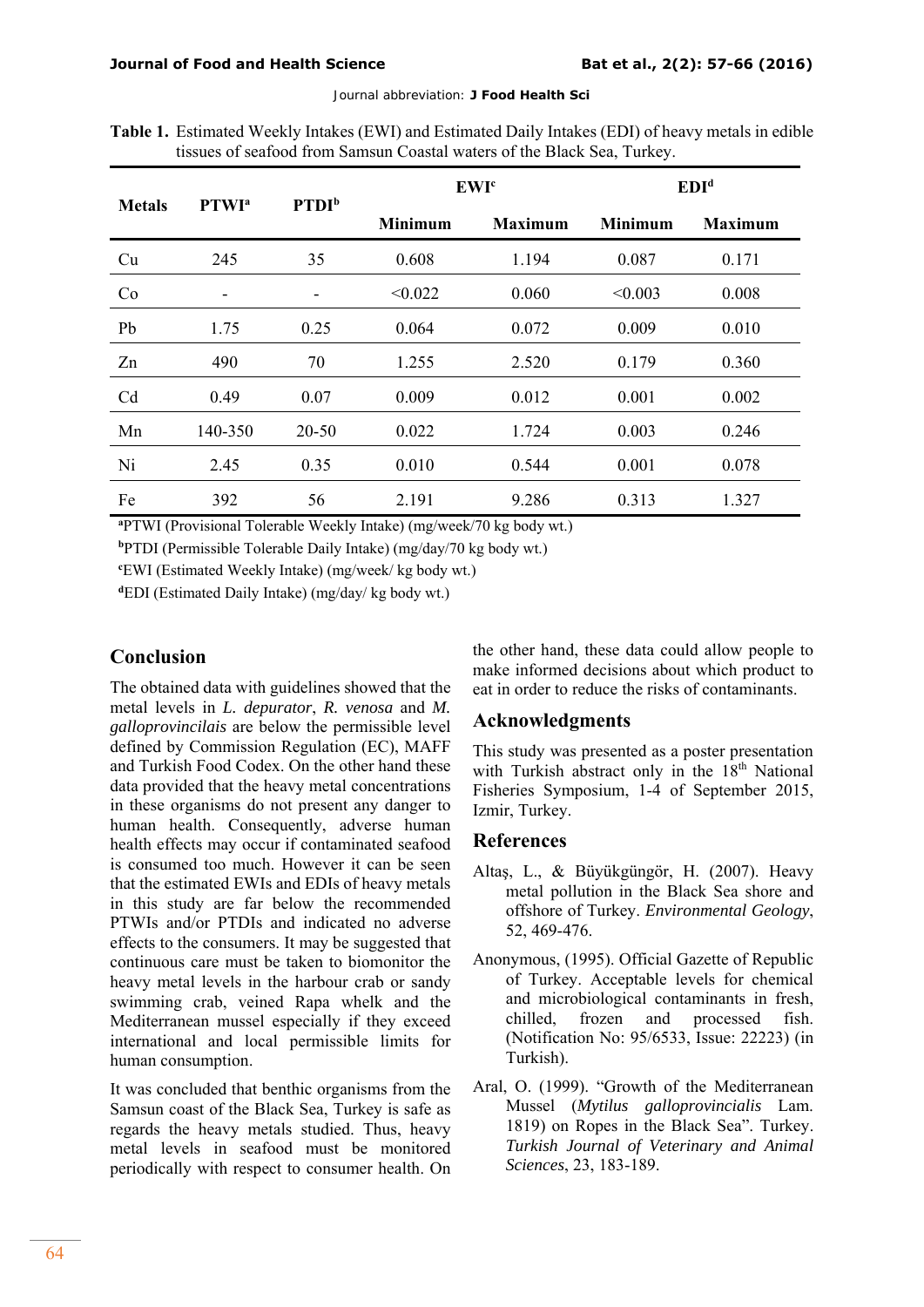- Ateş, A.S., (1999). *Liocarcinus depurator* (Linnaeus, 1758) and *Brachynotus sexdentatus* (Risso, 1827) (Decapoda, Brachyura), Two New Records for the Turkish Black Sea Fauna. *Turkish Journal of Zoology,* 23, 115-118.
- Ayas, D., (2013). Effects of Gender and Season on Potentially Toxic Metal Levels in Muscles of Adult Blue Swimmer Crabs (*Portunus pelagicus*) from the Northeastern Mediterranean Sea. Journal of Marine Biology & Oceanography, 2(2), 1-4.
- Aydın, M., Karadurmuş, U., & Mutlu, C., (2013). Ordu İli Kıyılarında Bulunan *Liocarcinus depurator* (Linnaeus, 1758) (Brachyura: Portunidae) Yengeç Türünün Boy-Ağırlık İlişkisi ve Kondisyon Faktörü Üzerine Bir Çalışma. *Karadeniz Fen Bilimleri Dergisi*, 3(8), 112-121.
- Bakan, G., Özkoç, B. H., Tülek, S., & Cüce1, H. (2010) Integrated environmental quality assessment of the Kızılırmak River and its coastal environment. *Turkish Journal of Fisheries and Aquatic Sciences* 10, 453-462.
- Bat, L., Gündoğdu, A., Öztürk, M., & Öztürk, M. (1999). Copper, zinc, lead and cadmium concentrations in the Mediterranean mussel *Mytilus galloprovincialis* Lamarck 1819 from Sinop coast of the Black Sea. *Turkish Journal of Zoology,* 23, 321-326.
- Bat, L., Gönlügür, G., Andaç, M., Öztürk, M., & Öztürk, M. (2000). Heavy Metal concentrations in the Sea Snail *Rapana venosa* (Valenciennes, 1846) from Sinop Coasts of the Black Sea. *Turkish Journal Marine Sciences,* 6(3), 227-240.
- Bat, L., Erdem, Y., Ustaoğlu, S., Yardım, Ö., & Satılmış, H.H. (2005). A Study on the Fishes of the Central Black Sea Coast of Turkey. *Journal of Black Sea/ Mediterranean Environment*, 11(3), 287-302.
- Bat, L., Gökkurt, O., Sezgin, M., Üstün, F., & Sahin, F. (2009). Evaluation of the Black Sea land based sources of pollution the coastal region of Turkey. *The Open Marine Biology Journal*, 3, 112-124.
- Bat, L., Üstün F., & Gökkurt-Baki, O. (2012). Trace Element Concentrations in the Mediterranean mussel *Mytilus*

*galloprovincialis* Lamarck, 1819 Caught from Sinop Coast of the Black Sea, Turkey. *The Open Marine Biology Journal*, 6, 1-5.

- Bernhard, M. (1976). *Manual of Methods in the Aquatic Environment Research*. FAO Fisheries Technical Paper FIRI/T no.158, Food and Agriculture Organisation, Rome.
- Codex Alimentarius Commission (1995). Doc. no. CX/FAC 96/17. Joint FAO/WHO food standards programme. Codex general standard for contaminants and toxins in foods.
- Commission Regulation (EC) (2006). *Official Journal of the European Union. Setting maximum levels for certain contaminants in food stuffs*. Commission Regulation (EC) No 1881/2006: 364, 5-24.
- Council of Europe (2001). The Guidelines on metals and alloys used as food contact materials are part of the Council of Europe's policy statements concerning materials and articles intended to come into contact with foodstuffs.
- Dural. M., Lugal Göksu, M.Z., Özak. A.A., & Derici. B. (2006). Bioaccumulation of some heavy metals in different tissues of *Dicentrarchus labrax* L. 1758. *Sparus aurata*  L. 1758 and *Mugil cephalus* L. 1758 from the Çamlık lagoon of the eastern coast of Mediterranean (Turkey). *Environmental Monitoring and Assessment,* 118, 65-74.
- FAO, (2010). Statistics Division Food Security Statistics, Food Consumption. [Cited 21 June 2010]. Available from: http://www.fao.org/fishery/statistics/globalconsumption/en
- WHO, (2011). Evaluation of certain food additives and contaminants: seventy-third report of the Joint FAO/WHO Expert. (WHO technical report series; no. 960). Meeting 73rd: 2010, Geneva, Switzerland, ISBN 978 92 4 120960 1. Available from: http://apps.who.int/iris/bitst-

ream/10665/44515/1/WHO\_TRS\_960\_eng.p df

Förstner, U., & Wittmann, G.T.W. (1983). *Metal pollution in the aquatic environment.* Second Revised Edition. Springer-Verlag, Berlin. 486 pp. ISBN-13: 978-3-540-12856-4